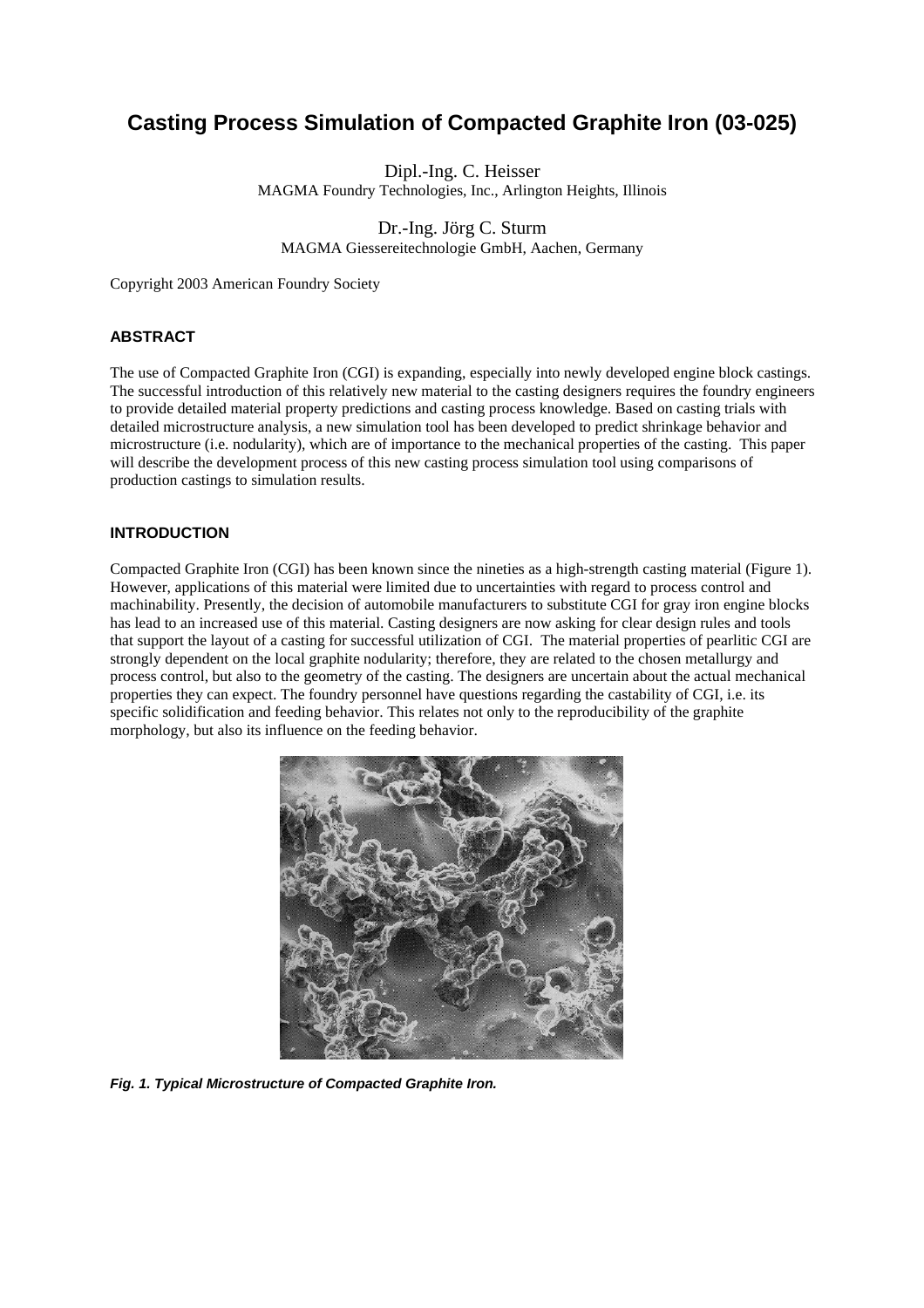Casting process simulation can provide answers to both, the casting designer and the foundry engineer. Therefore, it is important to not only qualify, but to quantify the mechanisms that define the solidification behavior of CGI. This can be accomplished by close cooperation between foundries and material process specialists. As part of an industrial project with recognized cast iron foundries, OEMs and technology partners, the knowledge to model the growth and solidification of CGI as a function of the iron composition, applied metallurgy, and local cooling conditions was developed /1/ /2/.

The metallurgy and graphite morphology in relationship with the solidification conditions of CGI was evaluated based on complex, instrumented experiments. Detailed microstructure analysis, utilizing color etching, provided insight into the growth kinetics of compacted graphite. Thermocouple plots were matched with predicted microstructures that provided the base for building a model to describe the solidification behavior of CGI. These findings were integrated into existing software algorithms used for solidification simulations of iron. Additionally, the models used for the shrinkage defect prediction were expanded by the influence of the local nodularity. These were the first steps made into predicting local nodularity in CGI castings as a function of metallurgy, melt composition, and cooling conditions.

This paper describes the steps that lead to the development of the simulation tool and documents the integration of simulation results into the product development process of automotive castings.

## **EXPERIMENTAL PROCEDURE**

To achieve a detailed understanding of the solidification behavior of CGI, a test pattern was developed to provide castings for microstructure analysis. The pattern contained castings with several different wall-thickness, which were instrumented with thermocouples to record the solidification of the castings (Figure 2). It also contained castings to evaluate the shrinkage behavior. A 3D-model of the geometry was created for use in the casting process simulations (Figure 3).



*Fig. 2. Layout of experimental pattern.*



*Fig. 3. 3D-model of experimental pattern (a) and fraction solid plot of the casting for a given time during solidification (b).*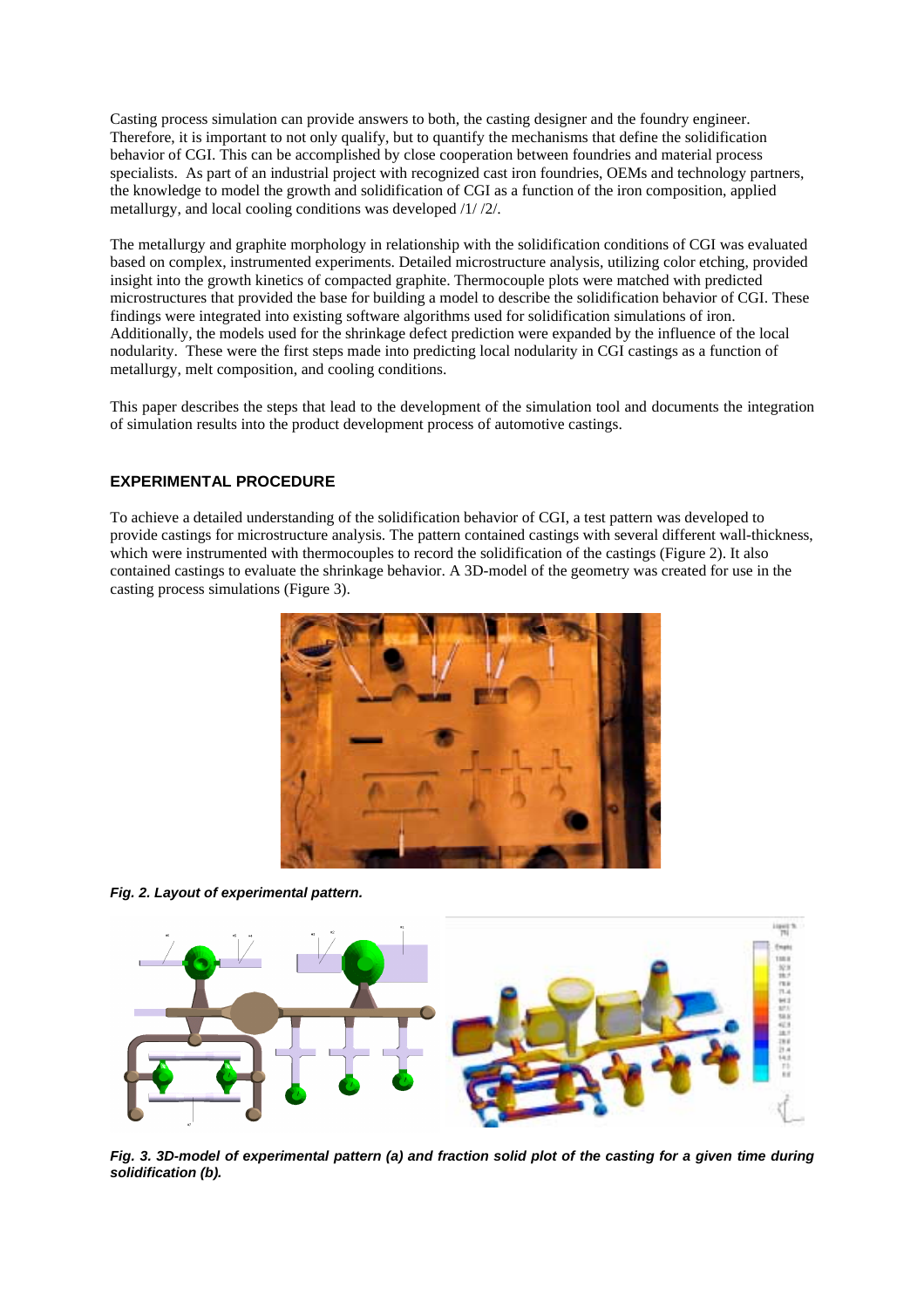The experiments were performed in a foundry and the status of the melt was controlled by the Sintercast® process control method /3/. A total of 7 different melts were prepared to investigate the full spectrum of graphite formation (from Gray via Compacted to Nodular Iron), Figure 4.

Prior to casting, the ladles were controlled. If the ladle was not at the targeted modification and inoculation levels, wire additions were made. Once the melt had reached the desired modification and inoculation levels, casting of the instrumented castings began. For every ladle, two castings were made at two different inoculation levels. Between the two castings, a constant addition of inoculant wire was made to the waiting ladle. The first melt was considered as "low inoculation" and the second melt as "normal inoculation".

|                | $5 \text{ mm}$ |         | $10 \text{ mm}$ |         | <b>20 mm</b>   |         | 40 mm          |         |
|----------------|----------------|---------|-----------------|---------|----------------|---------|----------------|---------|
| <b>Series</b>  | <b>Flake %</b> | Nod $%$ | <b>Flake %</b>  | Nod $%$ | <b>Flake %</b> | Nod $%$ | <b>Flake %</b> | Nod $%$ |
| A1             | 100            | 1.1     | 100             | 1.45    | <b>100</b>     | 0.43    | <b>100</b>     | 0.74    |
| A2             | 100            | 0.18    | 100             | 0.24    | 100            | 0.26    | 100            | 0.14    |
| B1             |                | 69      |                 | 75      |                | 51      |                | 54      |
| B2             |                | 81      |                 | 85      |                | 79      |                | 68      |
| C1             |                |         |                 |         |                |         |                | ۰       |
| C <sub>2</sub> |                | 63      |                 | 38      | 25             | 6       | 10             | 6       |
| D <sub>1</sub> |                | 43      |                 | 29      |                | 21      |                | 23      |
| D2             |                | 43      |                 | 41      |                | 33      |                | 31      |
| E1             |                | 62      |                 | 39      | $\mathbf{2}$   | 10      | 5              | 9       |
| E2             |                | 46      |                 | 41      | 20             | 5       | $\mathbf{2}$   | 8       |
| F1             |                | 66      |                 | 33      |                | 10      |                | 3       |
| F <sub>2</sub> |                | 59      |                 | 31      |                | 16      |                | 11      |
| G1             |                | 40      |                 | 23      |                | 11      |                | 7       |
| G <sub>2</sub> |                | 47      |                 | 23      |                | 19      |                | 12      |

*Fig. 4. Matrix of experiments. The different columns descibe the graphite structure for the plate castings at different wall thickness respectively correspondent cooling rates during solidification.*

# **MICROSTRUCTURES**

After casting of the molds, extensive evaluation and documentation work was performed. The plates, tensile test bars, T-sections and the feeders were separated from the gating system and each part was marked and weighed. Samples for microstructure analysis were taken from each plate close to the position of the thermocouple tips. The samples were ground and polished to reveal the graphite morphology. A wide variation in microstructures, from a fully gray structure to a fully nodular structure, was shown. The effects of Mg-treatment and inoculation were well described in the microstructures.

The cross-shaped castings were used to evaluate the impact of casting process parameter changes on the shrinkage defect distribution (Figures 5).



*Fig. 5. Shrinkage distribution in cross-shaped castings taken from X-ray investigation by automatic image analysis.*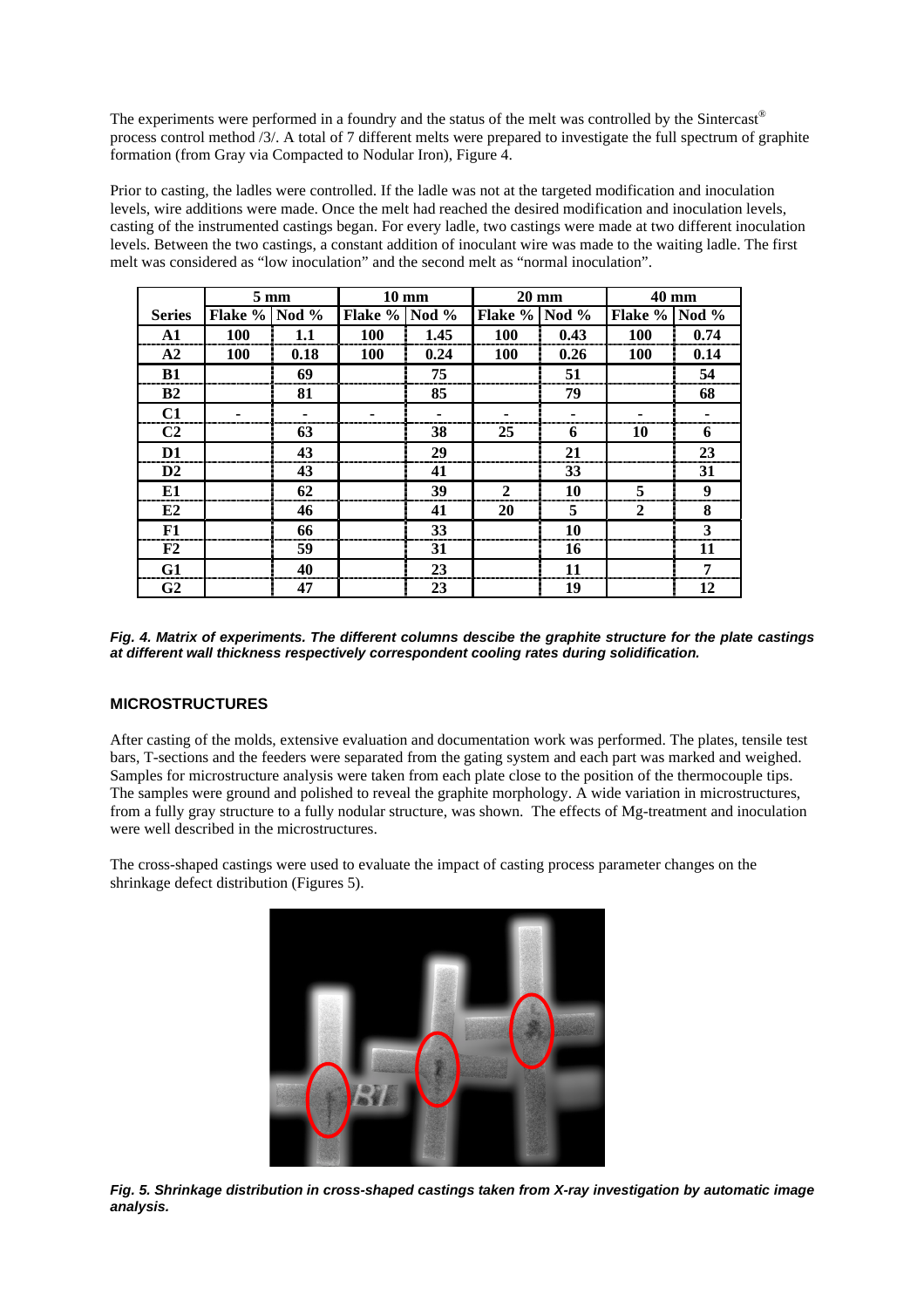# **COLOR ETCHING TO REVEAL SOLIDIFICATION STRUCTURE**

A major concern in this project was to find out how CGI solidifies which is a prerequisite to build models for use in deterministic modeling software. Data was needed regarding growth morphology as well as how many cells (or equivalent) are growing. This information was not found in published literature; therefore, a special color etching technique was used. This technique reveals the segregation pattern which provided information about the growth morphology, for details see also Ref. /4/.

One example of microstructures in a color-etched sample is shown in Figure 6. In general, the light blue areas represent regions that have solidified early during the solidification sequence. Therefore, the austenite dendrites are usually easy to distinguish. It is interesting to see that the CGI-cells consist of rather large aggregates of "graphite worms".

From the color-etched pictures, it was possible to evaluate the number of growing CGI-cells in different plates. This information was then coupled with the information from the cooling curves to establish a nucleation law for CGI.



*Fig. 6. Color etching provides detailed insight into cell size of CGI.*

#### **COOLING CURVES AND THERMAL ANALYSIS**

The temperature measurements were made simultaneously in all molds, using a total of 96 thermocouples.

In Figure 7, the cooling curves from the center thermocouples in the 20 mm plates are shown for all modification degrees at high inoculation. The curves have been displaced on the time axis so that they appear in order of increasing nodularity, thereby facilitating a comparison. The nodularity values and the amount of flake patches (if existing) are shown adjacent to each curve. When increasing the nodularity, the flake patches are reduced, thus changing the solidification sequence as shown in the changes of the cooling curves.

Data from the cooling curves was used for thermal analysis on different levels. On the most basic level, the temperatures from the start to the end of solidification, or other phase transformations, can be found from the derivative with respect to time on the temperature curve. On a more refined level, the transformation rates and fraction-transformed phase were calculated.

Based on this information, the calculated solidification rate could be coupled with the microstructure and growth mode, which enables the calculation of the growth rate of the CGI-cells as well as the kinetic constants in the growth models.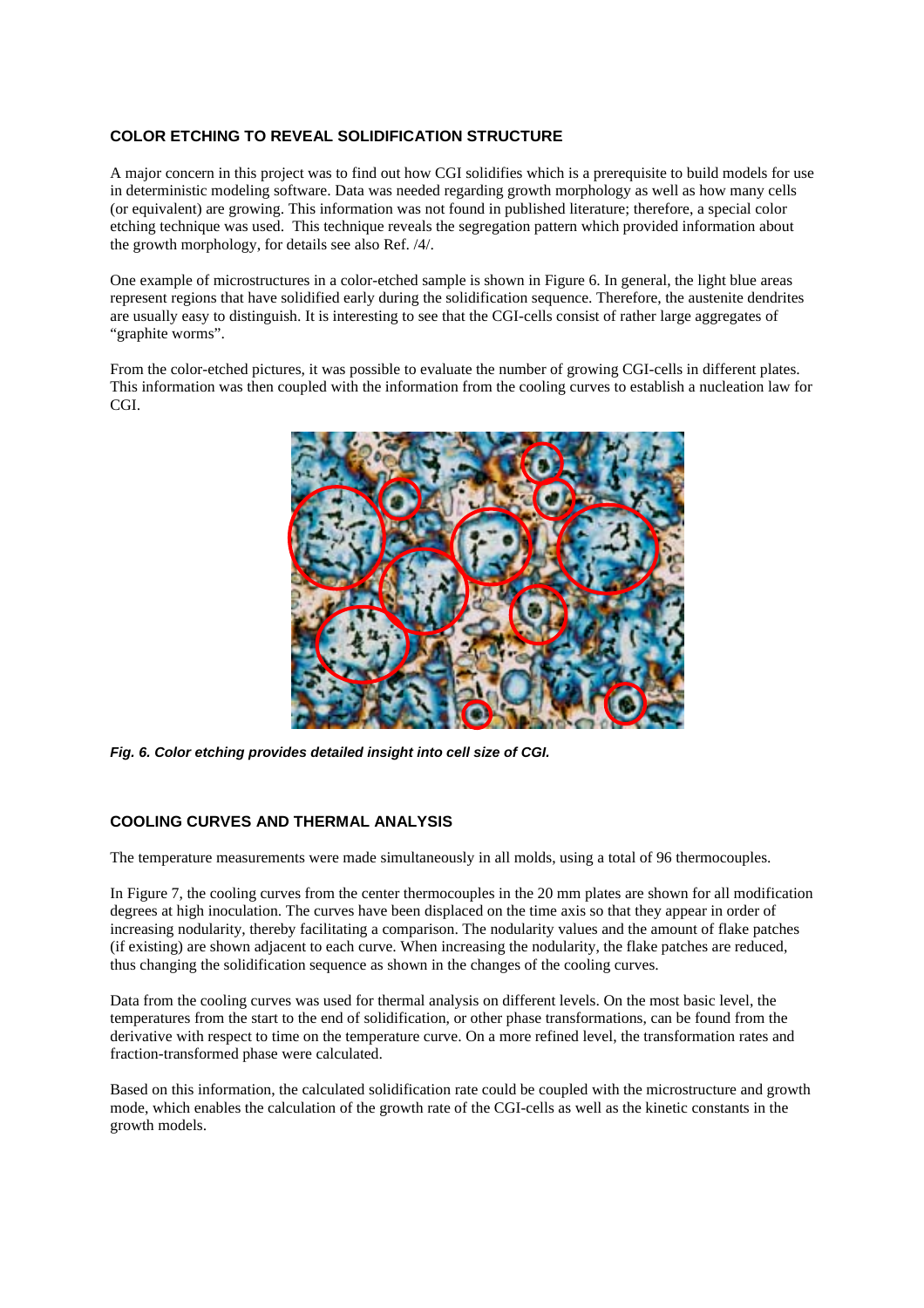

*Figure 7: Suite of thermocouple readings for different melts taken from the same 20 mm plate location*

#### **MODELING AND SIMULATION**

As stated above, the results from the evaluation were used to establish a nucleation and growth law for CGIcells. These models were implemented in an existing micro modeling module of the simulation code to make it possible to have two different simultaneous cast iron graphite morphologies, nodular graphite and compacted graphite growing in competition with each other. This project did not address the risk for the formation of lamellar graphite.

The main output files from the simulation concerning CGI are:

Nodularity (influenced by % Mg, inoculation and cooling conditions) Porosity (influenced by % Mg, inoculation and cooling conditions)

To verify the sensitivity of the model, different cases were simulated, where the Mg content as well as the inoculation efficiency was varied:

0.007 % Mg and 50 % inoculation efficiency 0.007 % Mg and 200 % inoculation efficiency 0.021 % Mg and 50 % inoculation efficiency 0.021 % Mg and 200 % inoculation efficiency

Figure 8 shows the affects of different inoculation levels on the simulated cooling curves. Figure 9 demonstrates how the cooling curves change when increasing the Mg content for the same inoculation. The simulation predicts that the recalescence, as well as the recalescence rate, increases when the nodularity is decreased, in accordance with the experiments.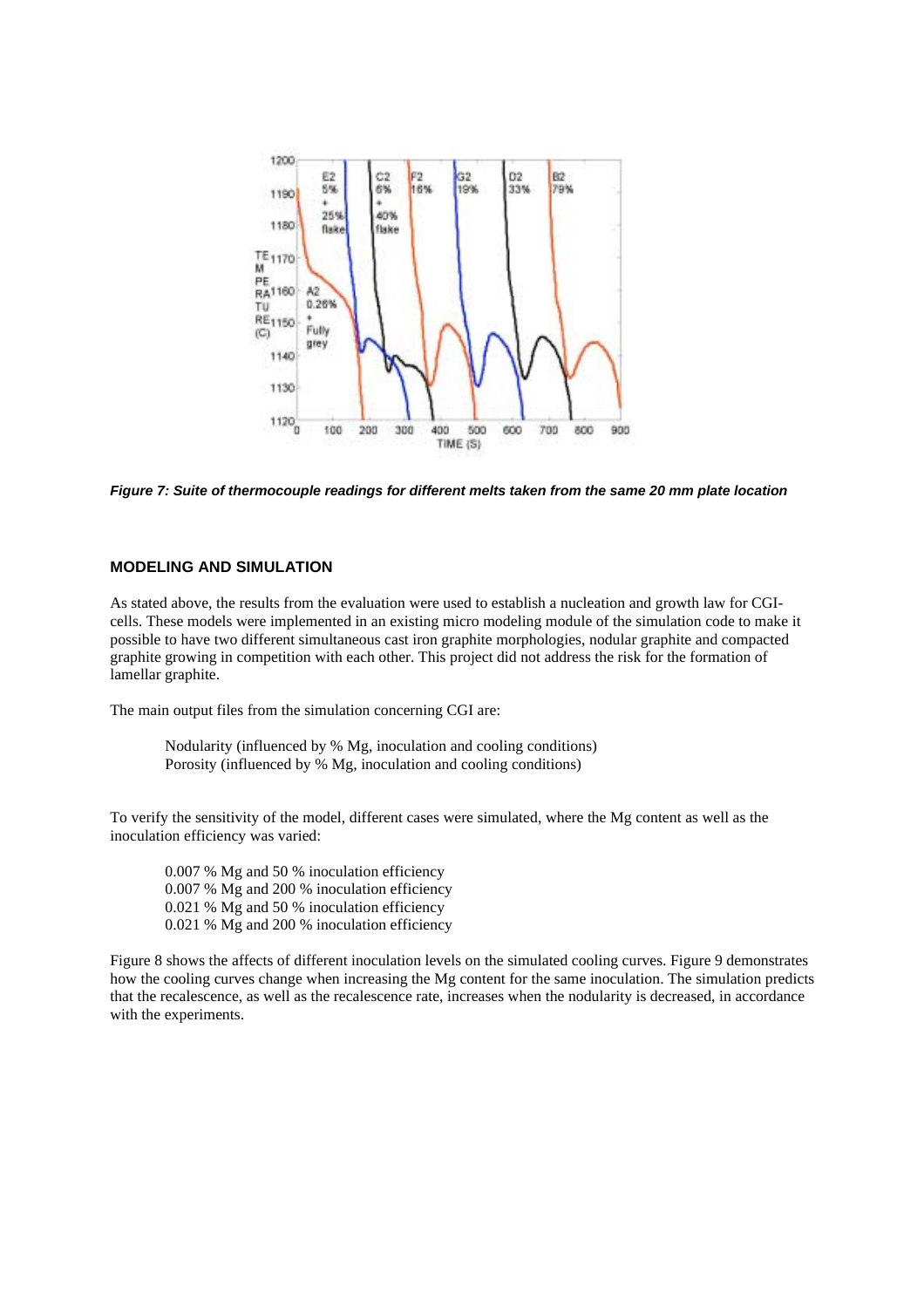

*Figure 8: Simulated cooling curves demonstrating the effect of different inoculation levels for CGI*



*Figure 9: Simulation cooling curves demonstrating the effect of changing effective Mg level*

Figure 10 shows the simulated nodularity distribution in the whole casting and in the parting plane; hence, in the plane where the thermocouples were located in the experiments, and where the evaluation of the nodularity was made. The agreement with the experiments is seen to be satisfactory.



*Fig. 10. Simulated nodularity values are compared with measured nodularity found in the test castings* 46 %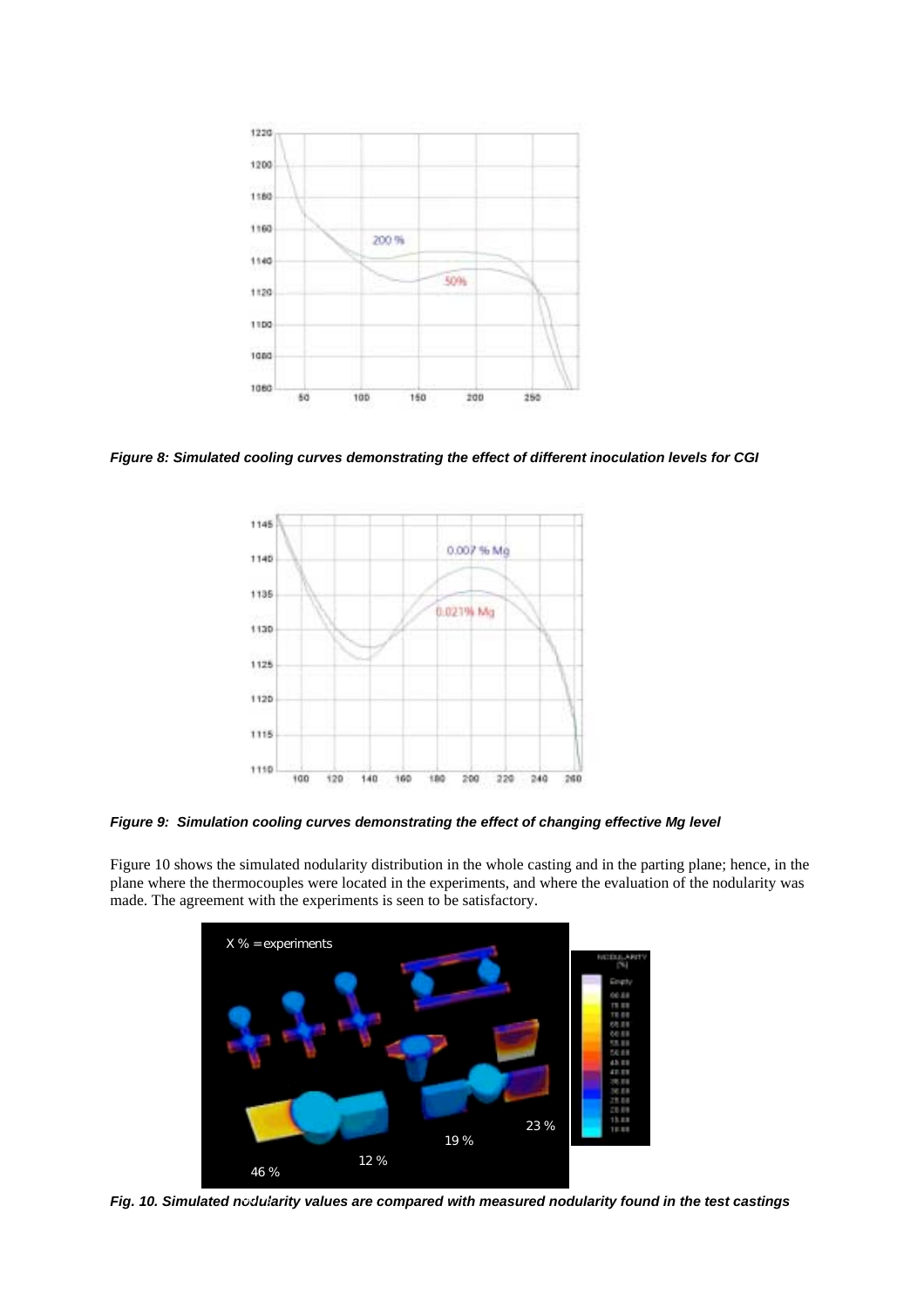The simulation results showed a very close correlation to the nodularity values and shrinkage defect distribution found in the test castings. The next step was to apply the new simulation tool on a CGI engine block casting.

# **APPLICATION AND VERIFICATION TO A CGI ENGINE BLOCK CASTING**

Apart from the described project, the simulation models were further evaluated based on comprehensive experiments performed by a cast iron foundry together with an automotive company /5/.

An in-line, four-cylinder, engine block casting was chosen to evaluate the validity of the new simulation tool on production castings. Several castings were sectioned. Nodularity and shrinkage defect distributions were evaluated and compared to the distributions predicted by the casting process simulation. A good correlation was found in comparing the inspected and the simulated nodularity values found in the castings, Figure 11.



*Fig. 11. Simulated nodularity values for an engine block*. *The comparison with experimental data showed very good correlation /6/*

Furthermore an extensive study has been performed to compare the predicted shrinkage defect distribution versus the actual defect distribution found in the castings. Here as well, a very good correlation was found. Details to the experimental and simulation work will be shown in /6/.

Overall, the results given by the new simulation tool showed a very close correlation to the nodularity values and defects found in the casting.

#### **SUMMARY**

The increased use of compacted graphite iron, especially in high production automotive engine blocks demanded the expansion of casting process simulation tool capabilities to consider the specific solidification behavior of this relatively new material. Casting process simulation is widely used in cast iron foundries that work very closely with the casting designers in the automotive industry. Until recently, it was not possible to make reliable nodularity and shrinkage defect distribution predictions in CGI castings. This paper describes the process of developing a new casting process simulation tool, which will allow designers to obtain reliable information with regard to nodularity and shrinkage defect distribution in complex castings. It will also allow foundry personnel to define a process parameter window to reliably produce quality CGI castings. After validating the new software on simple test castings, the tool was applied on a complex, thin-walled, in-line, four-cylinder engine block casting. The simulation results showed a very close correlation for nodularity values and shrinkage distribution with the findings in the actual castings.